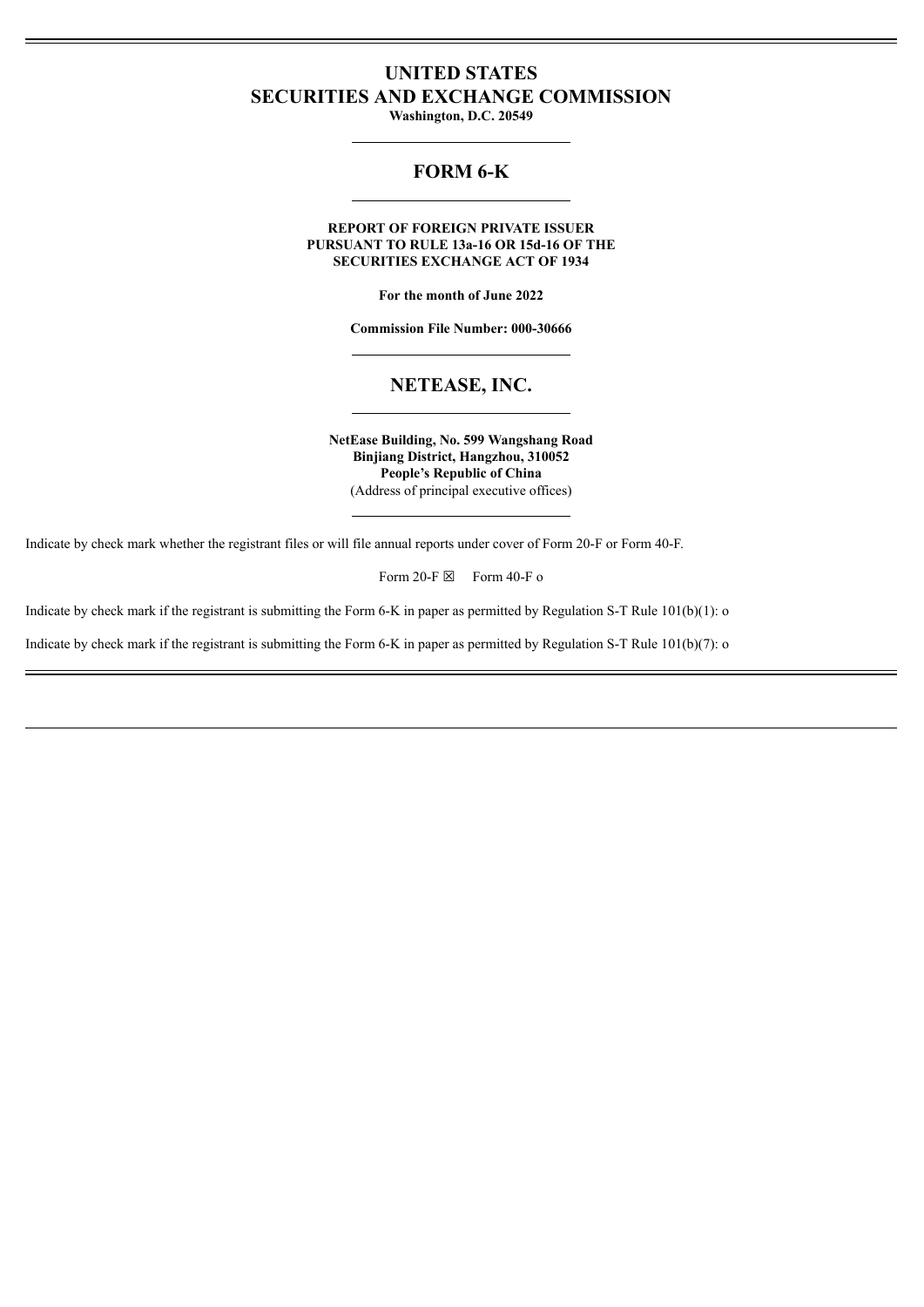### **EXPLANATORY NOTE**

All of the proposed resolutions as set out in NetEase, Inc.'s Notice of the 2022 Annual General Meeting of Shareholders dated April 29, 2022 were duly passed at its 2022 Annual General Meeting of Shareholders held on June 16, 2022. An announcement with respect to the foregoing which was made with The Stock Exchange of Hong Kong Limited is attached to this Form 6-K as Exhibit 99.1.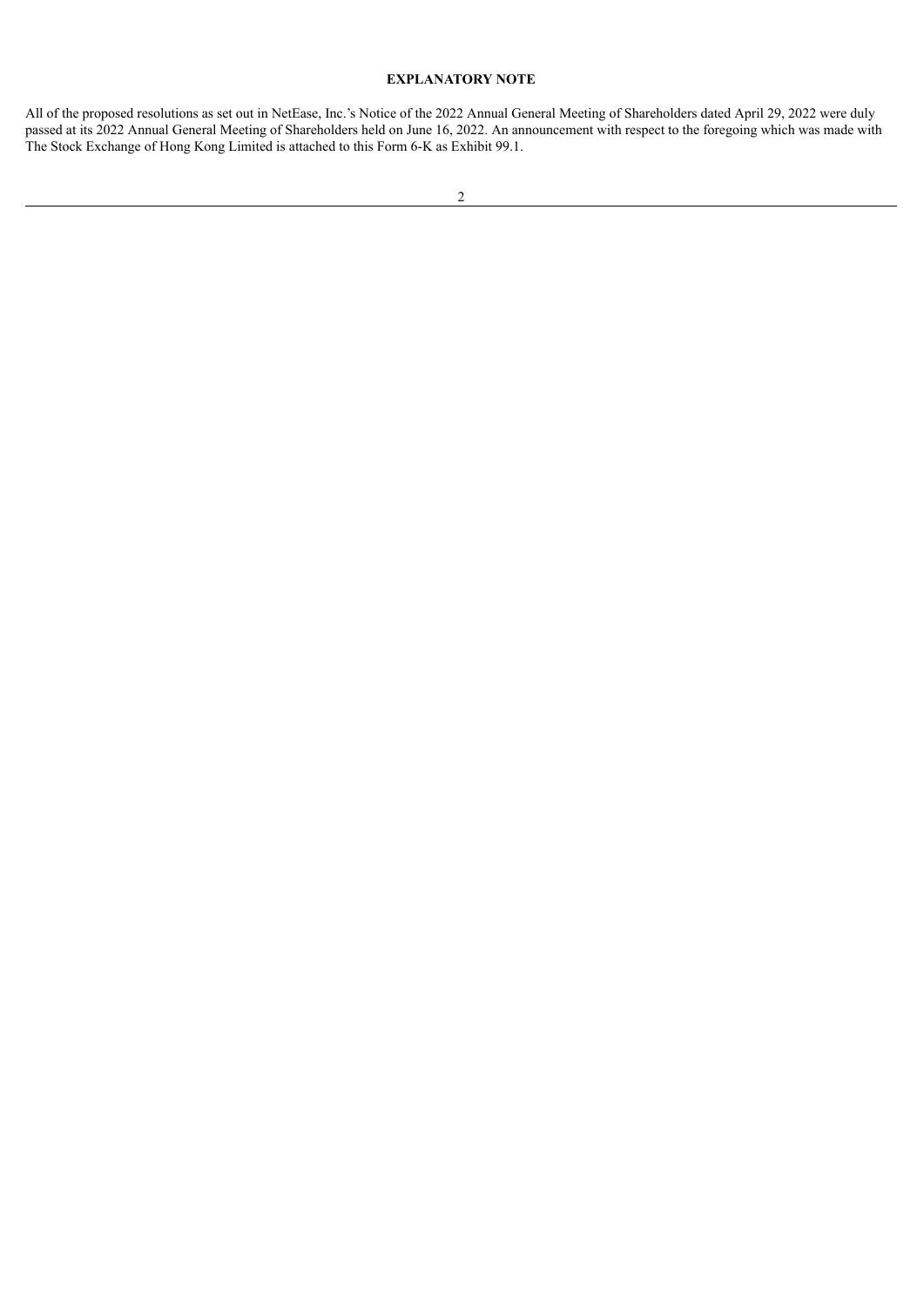#### **Exhibits**

Exhibit 99.1 – Results of the 2022 Annual General Meeting of [Shareholders](#page-4-0)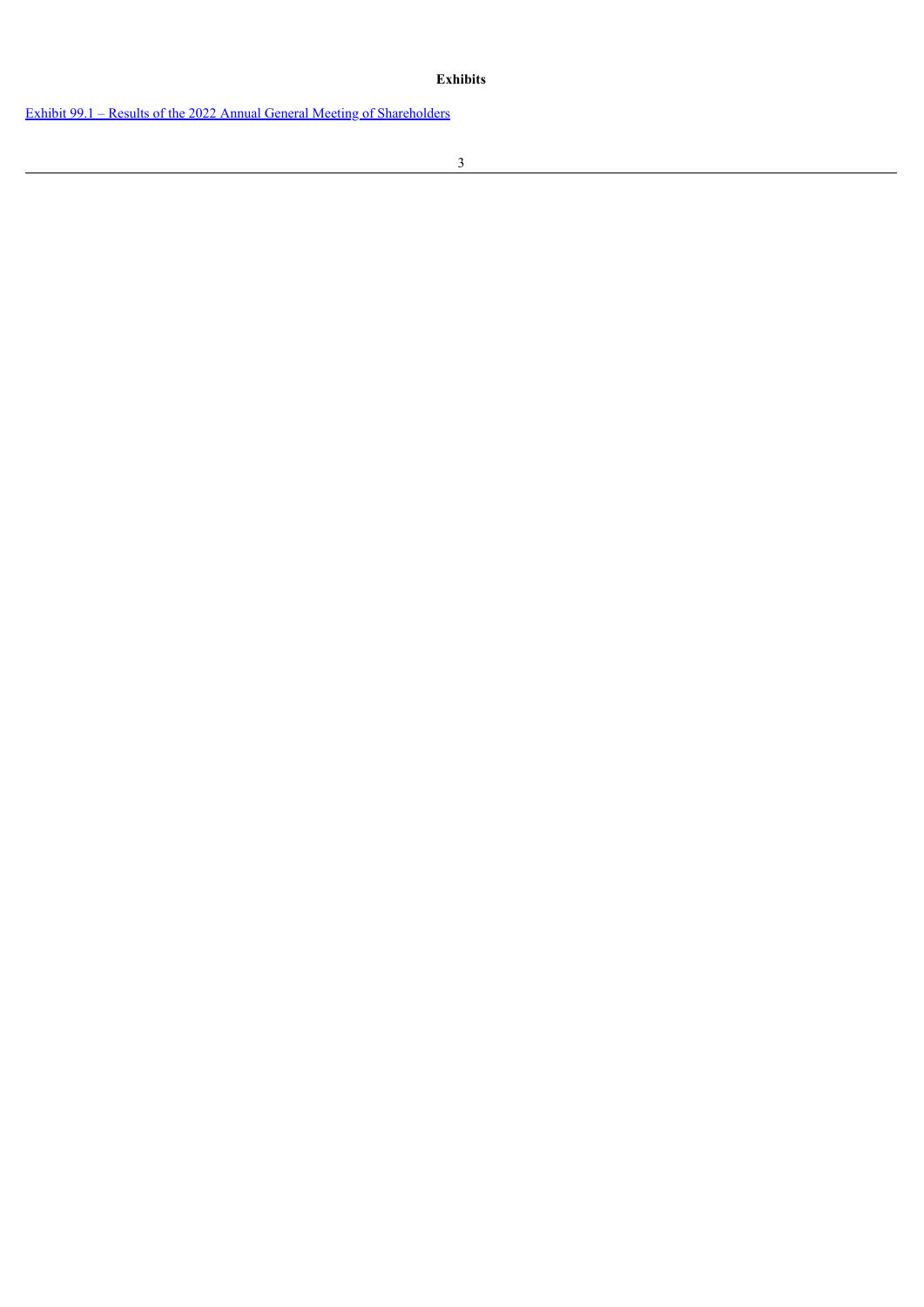#### **SIGNATURES**

Pursuant to the requirements of the Securities Exchange Act of 1934, the registrant has duly caused this report to be signed on its behalf by the undersigned, thereunto duly authorized.

NETEASE, INC.

By: /s/ Charles Zhaoxuan Yang

Name: Charles Zhaoxuan Yang Title: Chief Financial Officer

Date: June 16, 2022